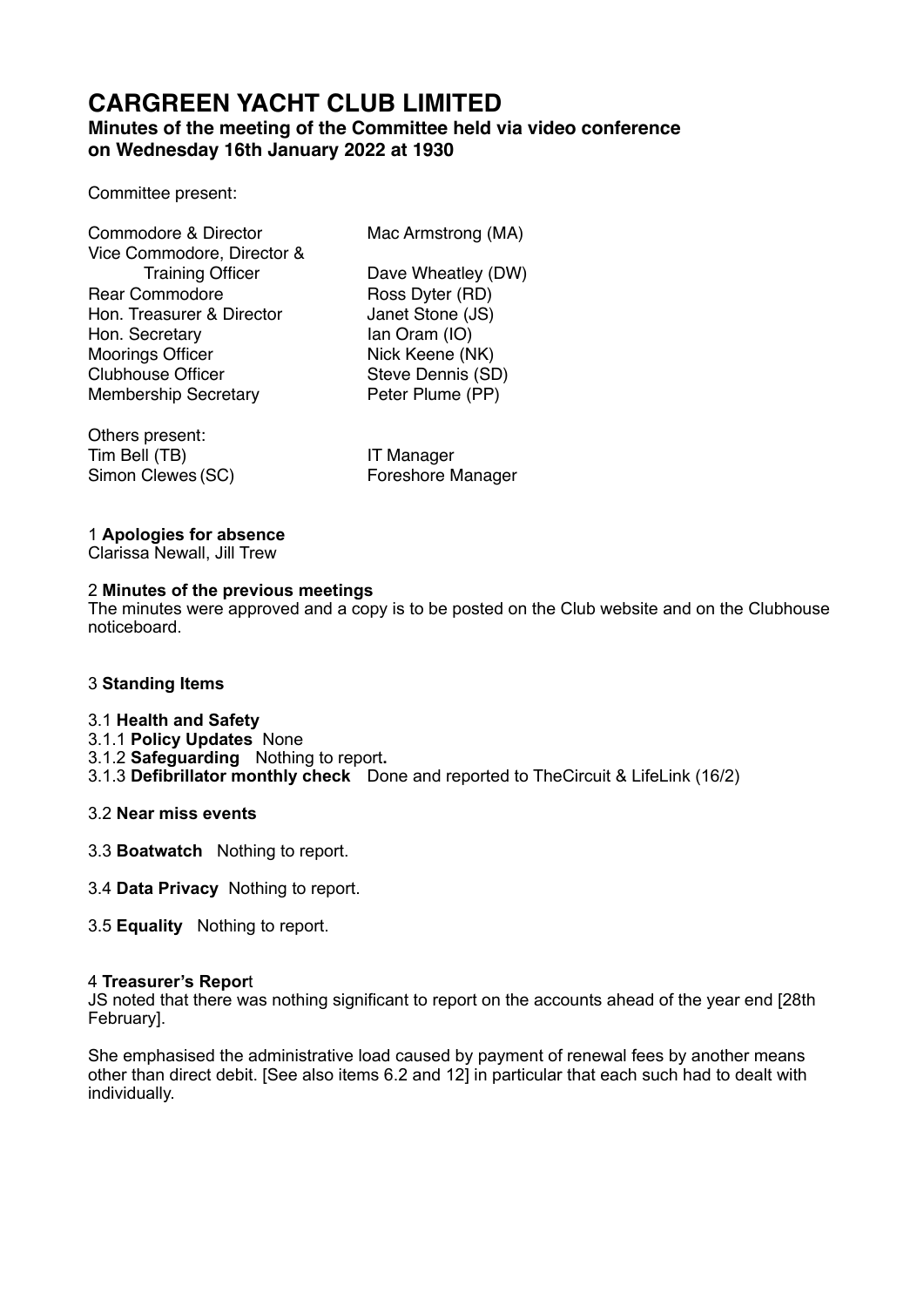# 5 **Officers' reports**

## 5.1 **Moorings Officer**

**N**K's report [appended] having been circulated previously was taken as read. He noted that demand for new moorings and moorings being relinquished was in balance with no waiting list. The vacant moorings all have smaller blocks or are shallow.

New mooring blocks have been cast to replace those condemned. and await availability of the barge to be deployed.

#### 5.2 **Clubhouse Officer**

SD reported that the coolers were due to be moved to the newly extended aperture behind the bar; he had the water quality test kit and would be carrying out the test shortly; and that he would be changing the combinations on the site's locks on 4 April.

#### 5.3 **Social Secretary**

The Social Secretary's report [appended] having been circulated previously, in her absence was taken as read.

The proposed programme for 14th May CYC@50 event was confirmed.

Decision on the Jubilee Beacon was deferred pending further details on the proposed location, form of the beacon and insurance.

## 6 **Development programmes**

#### 6.1 **Causeway**

MMO consideration appears to be progressing.

#### 6.2 **IT - database system**

TB drew the Committee's attention to the Class Library facility of SCM. MA demonstrated the Notes and Enquiries facilities and advocated their use.

TB reported that there were sixty members with no direct debit set up on the new system [SCM] and that twenty eight primary users [members responsible for renewal] had yet to log on. MA, JS, PP & TB are to meet urgently to reduce these numbers before the renewal deadlines.

## 6.3 **Clubhouse heating system**

After a recapitulation of the proposed system details by RD and SD, it was agreed that the new system should be installed after the end of the Cadet programme in September. The Committee RESOLVED a budget of £20,000; SD noted that clarification of the requirements for siting a boiler

meant that it should be possible to reuse the existing boiler room and reduce the installation costs.

**MA/JS/PP/TB** 

## 7 **Decisions taken between meetings**

The following decisions were taken at the Committee Strategy Morning on 5 February, the Committee RESOLVED to confirm them:

7.1 The Cadet fee will increase by £10 for 2022 but will include the log book; a further increase in 2023 will include a Club t-shirt.

7.2 The Visitors' mooring fee is to be £15 per night flat rate [no discount for longer periods].

## 8 **Clubhouse and Site Bye-laws**

IO reported that he proposed to update the the Clubhouse and Site Bye-laws to reflect the change in circumstances and would submit to the Committee for ratification in due course. He further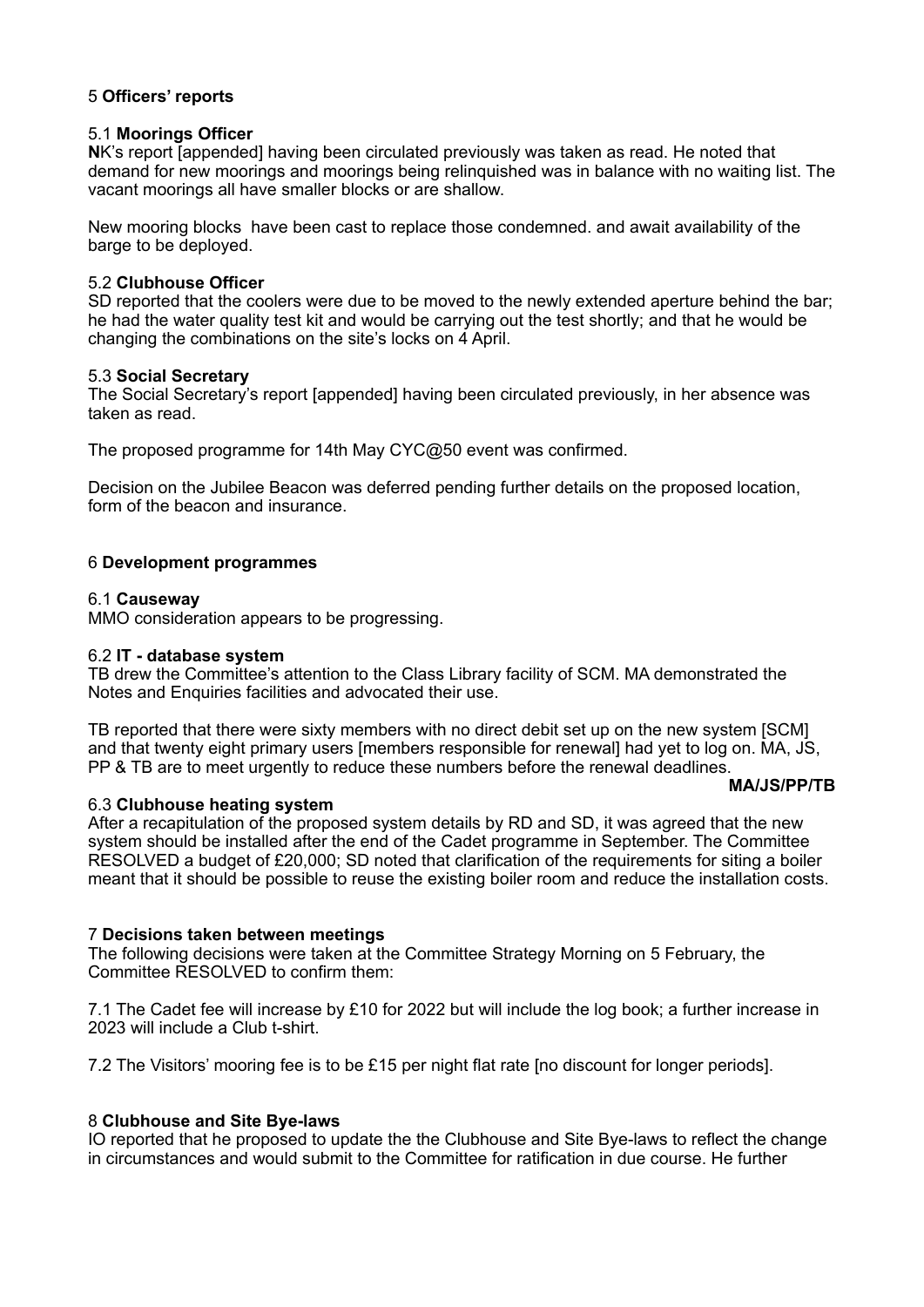recommended that the ancillary fees such as those in the Clubhouse and Site Bye-laws be consolidated into a single Bye-law; the Committee agreed.

#### 9 **Barge**

The Committee noted the Bargemaster's report on the replacement of the engine and arrangements for its fitting.

#### 10 **Entrance fee**

The Committee discussed issues surrounding the Entrance Fee [generally referred to as the joining fee] and decided not to recommend any changes. In two specific instances considered the Committee declined to waive the fee.

There was some discussion of whether Cadet parents should be charged the Entrance Fee if they wished to become members and their access to Club facilities. It was noted that the membership class of Cadet Volunteer Helper covered this situation in most cases DW to review those not covered. **DW** 

## 11 **Trailers in the top field**

MA's proposed circular to members about the top field [appended] has been circulated to the Committee. SC is to try and identify the ownership of the unmarked trailers.

**SC** 

#### 12 **Renewals and Direct Debit**

The Committee debated the ambiguity of the existing Rule [4.1 Entrance and Subscription Fees] that required that "Payment of Annual Subscriptions shall be by online direct debit unless agreed otherwise". It was agreed that a revision should be presented to the next AGM.

The debated revolved around under what circumstances payment should be be allowed by other means and by whom should it be agreed.

It was agreed that any exception to payment by direct debit involved substantial extra work for the Treasurer and so the Club should try to minimise those exceptions consistent with its objectives. Actual financial hardship of an existing member was seen as such an exception. There was disagreement on other cases such as disinclination or lack of trust in the direct debit process.

At present, in most such cases, the agreement to allow payment other than by direct debit is made by the Membership Secretary (on behalf of the Committee) as part of the renewal or application process. It was felt by some that this put the Membership Secretary in an onerous position and open to pressure, the present Membership Secretary disagreed.

An indicative vote of those present [rather than those entitled to vote on a resolution] showed an equality of views on whether or not a more restrictive approach to allowing payment of fees other than by direct debit should be taken.

The Committee deferred a decision on what change to Rule 4.1 to recommend.

**IO**